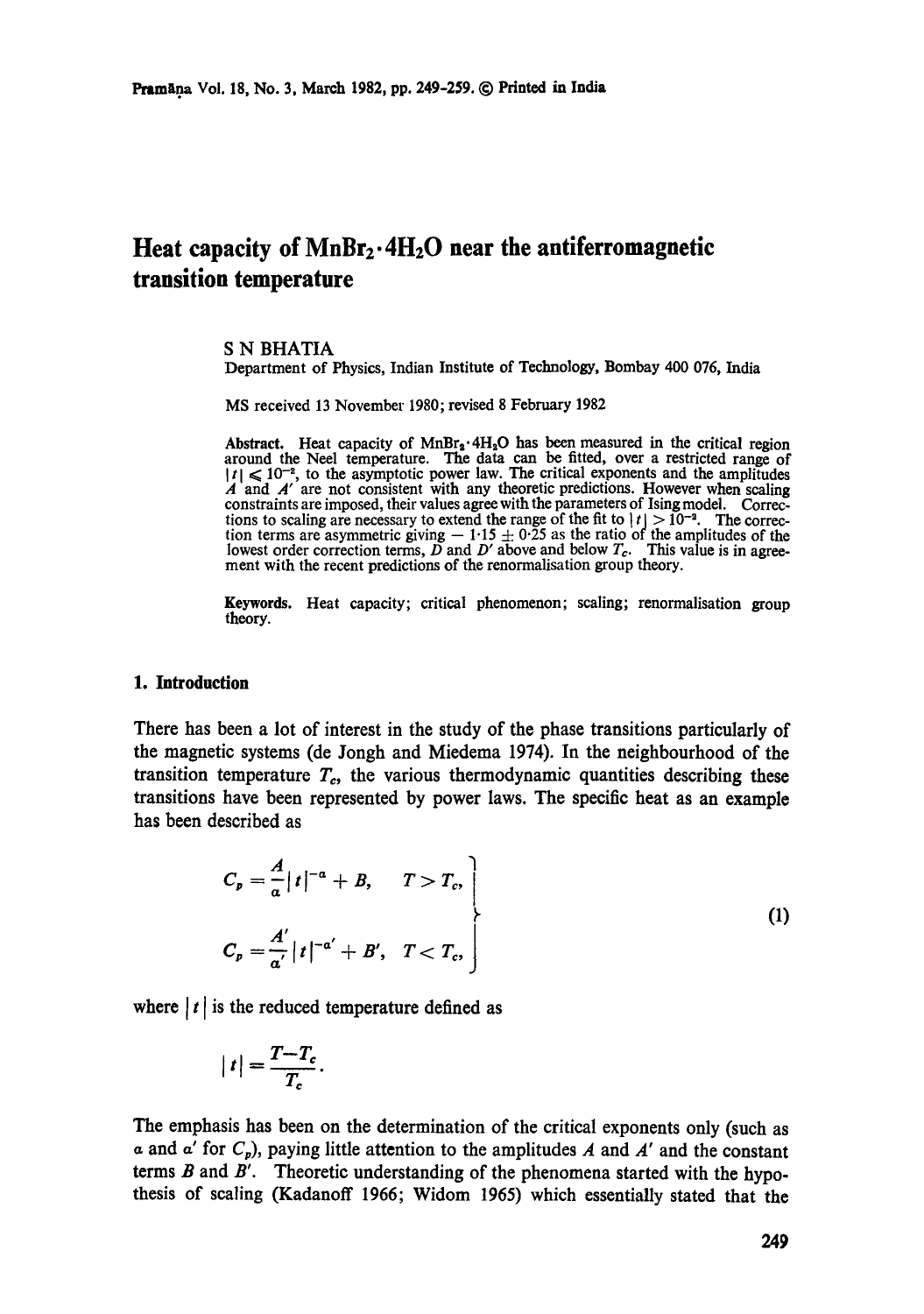Gibb's potential of the system was a (generalised) homogeneous function of its arguments. This hypothesis related the various exponents to each other (called the scaling laws) (Kadanoff 1971; Stanley *et al* 1971) leaving only two exponents as fundamentally unknown. Further the specific heat exponents below and above  $T_c$ ,  $\alpha'$  and  $\alpha$  were found to be equal and also the constant terms  $B$  and  $B'$  were found to be equal *i.e.*  $a' = a$  and  $B' = B$  implying thereby a basic symmetry in the singularity about  $T_c$ .

Recently, the high temperature series expansion technique (HTSS) (Domb and Green 1976) has made good progress. Long series extending from ten to twelve terms have been available for some thermodynamic quantities and it has becomc possible to predict their critical behaviour accurately. At the same time renormalisation group technique (RGT) (Wilson 1971, 1972a, b; Domb and Green 1976) has proved to be very powerful in the same region. In addition to providing strong support to the scaling laws, with these techniques it has been possible for the first time to make predictions about the amplitudes of the singular terms. The critical exponents, amplitude ratio for the specific heat  $A/A'$  and certain other parameters have been found to be universal (Kadanoff 1971, 1967) in the sense that they depend only upon a small number of parameters of very general type, which determine the symmetry of the system. For the magnetic materials dominated by short range interactions, the dimensionality  $d$  of the system and the effective number of spin degrees of freedom *n* determine the universality class and within a given class the actual value of the spin or the exchange interaction between them, therefore, play an insignificant part in determining the exponents or the amplitude ratio.

The universal classes of three dimensional systems of particular interest here are those having  $n = 3$  the Heisenberg class of magnets having isotropic interaction,  $n = 2$  the planar class and the anisotropic Ising class with  $n = 1$ . The calculated properties of these systems in the critical region are listed in table 1.

Most magnetic materials however do not belong to any one universality class, due to the presence of anisotropies of different kinds. Consequently near  $T_c$ , the Heisenberg-like behaviour is expected to cross over (Pfeuty *et al* 1974; Surjit Singh and Jasnow 1975; Fisher 1974) to either the planar or the Ising-like behaviour depending upon the planar or the axial nature respectively of the anisotropy present. The precise temperatures of this cross over (both below and above  $T_c$ ) are not known but the cross over region is expected to scale roughly with the relative magnitudes of the anisotropy to the exchange energy.

| n | $a = a'$            | A/A'              | D/D'  |  |
|---|---------------------|-------------------|-------|--|
| ı | $0.110 + 0.004a$    | 0.55b             | 1.25c |  |
| 2 | $-0.007 + 0.006a$   |                   | 1.17c |  |
| 3 | $-0.115 \pm 0.009a$ | 1.36 <sub>b</sub> | 1.14c |  |

**Table** 1. Theoretical estimates for 3-dimensional model systems

aLe Guillou and Zinn Justin (1980)

\*Chang and Houghton (1980). The values given have been obtained by constructing Pade approximants

<sup>•</sup> Aharony and Hohenberg (1976)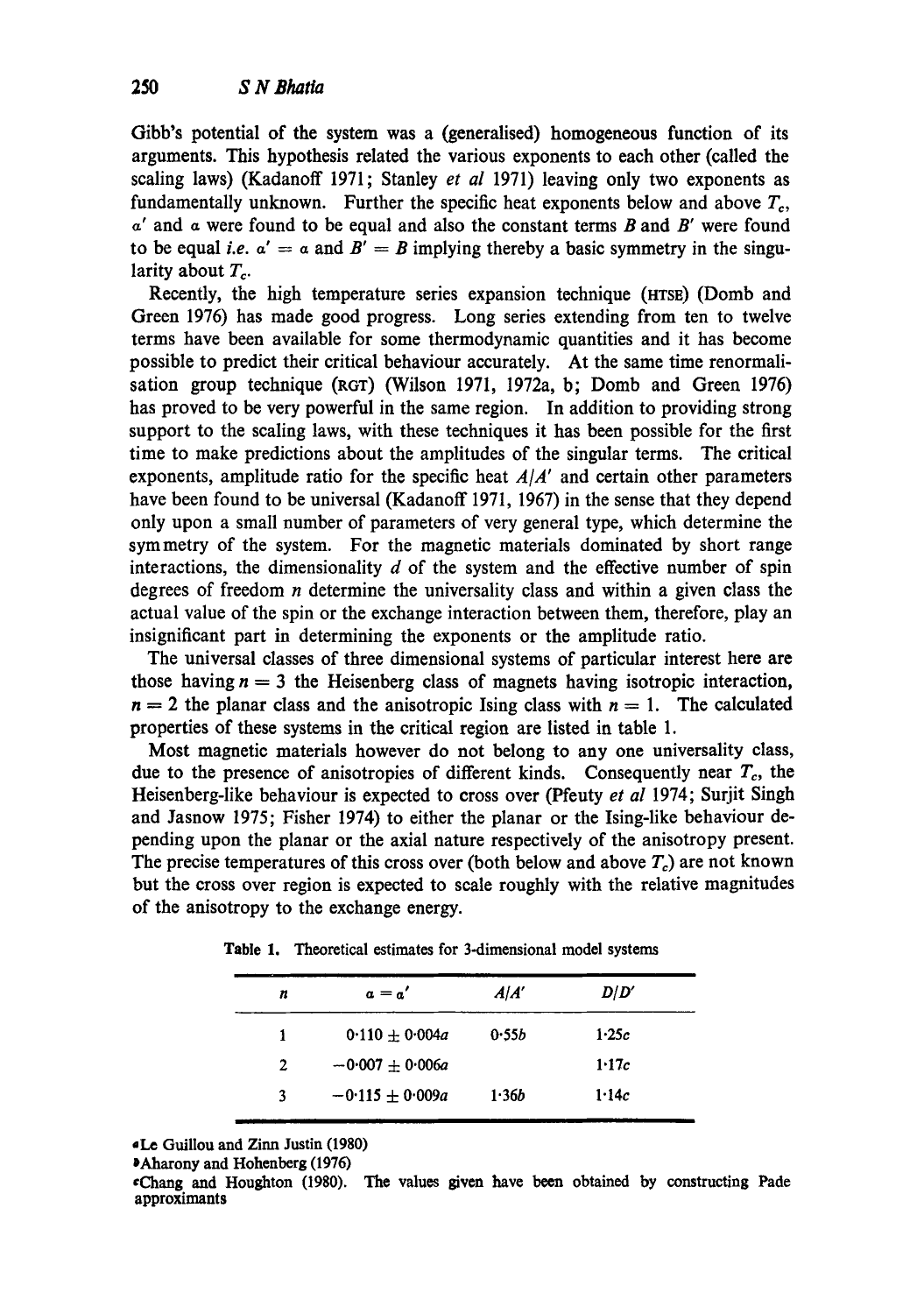Experimentally, verification of the power laws is very difficult because the data are marked by the onset of 'rounding' in the temperature region very close to  $T_c$ , where the power laws are expected to hold. The rounding probably arises due to the sample inhomogenieties which produce a distribution of the transition temperatures. Outside this asymptotic region, however, corrections to scaling (Wegner 1972; Brezin *et al* 1973; Saul *et al* 1975; Camp and van Dyke 1975; Camp *et al*  1976; Baker *et al* 1976) arise and the power laws get modified. In particular for the heat capacity (1) is modified to

$$
C_p = (A/a) |t|^{-a} [1 + D |t|^x + ...] + B, \quad T > T_c,
$$
  
=  $(A'|a') |t|^{-a'} [1 + D' |t|^x' + ...] + B', \quad T < T_c,$  (2)

where  $D$  and  $D'$  are the amplitudes of the lowest order correction terms. These correction terms were first seen [Ahlers and Kornblit (1975); Kornblit and Ahlers (1973, 1975)] in the heat capacity data of He<sup>4</sup> and subsequently by others in the  $C_p$ of some magnetic compounds. Wegner (1972), however, was the first to study them in the context of RGT. He showed that the corrections arose through the dependence of the thermodynamic functions on the fields associated with the irrelevant operators. The leading correction came from the leading irrelevant operator. The exponent  $x$  is not strongly dependent on the spin dimensionality or lattice type and both the RGT and HTSE (Camp and van Dyke 1975; Saul *et al* 1978; Le Guillou *et al* 1977) calculations are consistent with  $x = x' = 0.5 + 0.2$ . No estimates of D or D' were available. Only recently Chang and Houghton (1980) have extended the  $\epsilon$ -expansion to order  $\epsilon^2$  and shown that:

$$
\frac{D}{D'} = 1 + \epsilon \left[ \frac{n+8}{2(n+2)} - \frac{1}{2} \ln 2 \right] + \epsilon^2 \left[ \frac{3n^3 - 22n^2 - 88n + 152}{4(n+8)(n+2)^2} - \zeta(2) - \frac{9I}{2(n+8)} - \frac{3(5n+22)}{(n+8)(n+2)} \zeta(3) - \frac{1}{4} \left( \frac{n^2 - 8n - 68}{(n+8)^2} + \frac{n+8}{n+2} \right) \ln 2 + \frac{1}{8} \ln^2 2 \right],
$$
\n(3)

where  $\zeta$ 's are the Rieman zeta-functions and  $I = -2.349$ . These calculations of  $A/A'$  are consistent with the previous calculations for  $A/A'$  upto the order  $\epsilon^2$ . The values of the ratios predicted for the various universality classes are listed in table I. Since the series converges slowly, Pade' approximants have been constructed to estimate the contribution of the higher order terms of the series.

To test these predictions, we have measured the heat capacity of manganese bromide tetrahydrate near its Ne6l temperature. Similar measurements have previously been reported by Hemstead and Moehel (1973), Kreps and Friedberg (1977) and Rives and Landau (1978). The first two of these measurements were analysed for a and a' in the light of asymptotic power law. Rives and Landau (1978) did take into consideration the correction terms but their analysis gave  $D = -D'$ . Our data gives significantly different results and they are in accord with the predictions of RGT (Chang and Houghton 1980).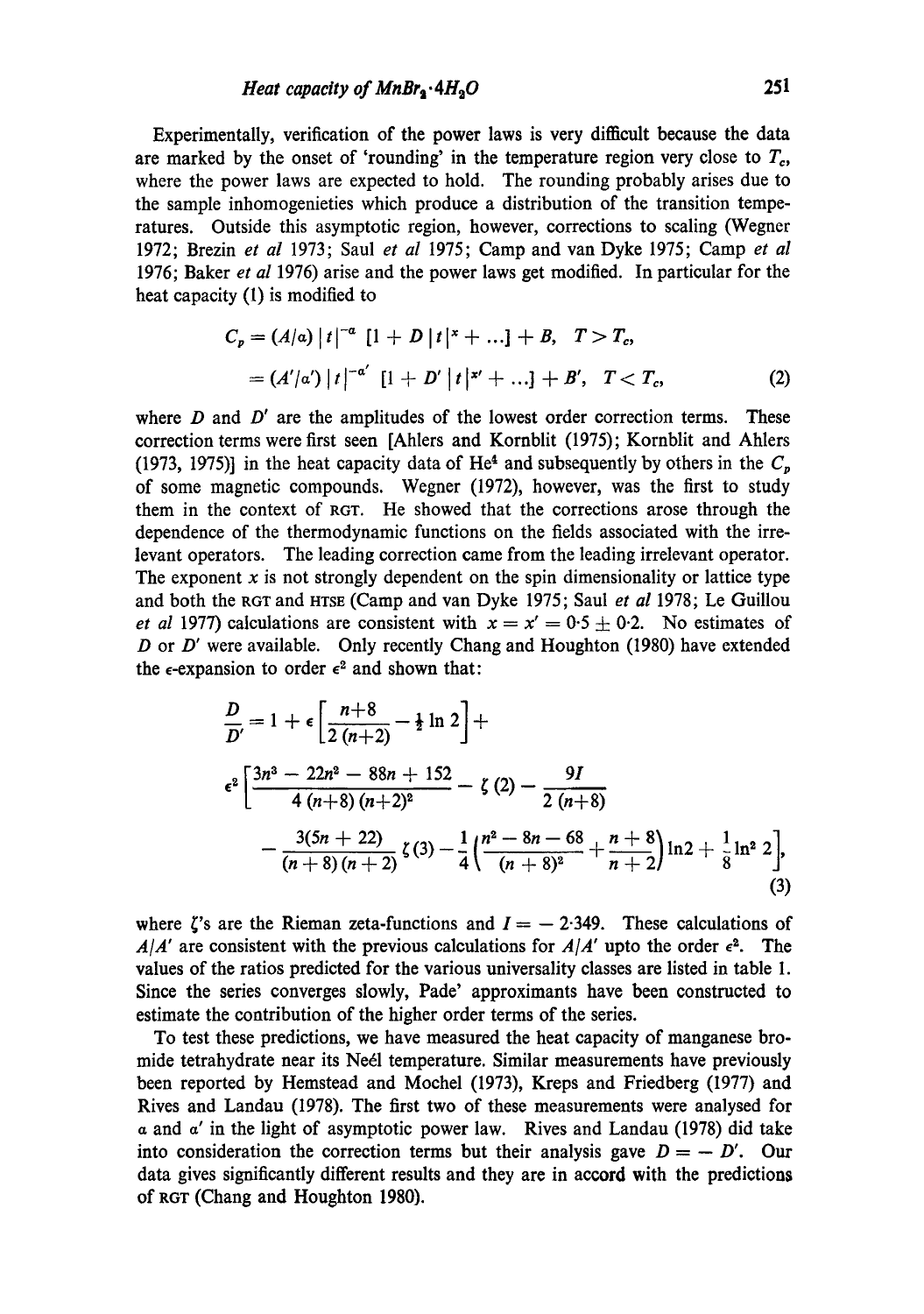# 2. Experimental

The calorimeter which permitted the heat capacity measurements with high temperature resolution, was of the conventional design. A pot filled with liquid  $He<sup>4</sup>$  was used as refrigerator. Its temperature was controlled by controlling the pressure of the helium vapours above the liquid level. A sample chamber was attached to its bottom. The sample was suspended with a nylon string inside this chamber and supported a wire-wound heater and a thermometer on its opposite ends. The nylon string together with a bellows operated from the outside acted as a mechanical heat switch. The sample was pulled up to touch the bottom of the refrigerator to cool it and was released when the desired temperature was attained. No exchange gas was used to cool the sample. High vacuum was maintained in the sample chamber and a small temperature difference between the sample and the chamber was maintained (typically  $\simeq$  0.1 K) to keep the heat exchange of the sample with the environment minimal. The whole assembly was isolated by a vacuum jacket and then placed in liquid helium bath.

Carbon resistors were used as thermometers, care being taken in their choice so as to have large *dR/dT.* Thermometers were calibrated *in situ* against the vapour pressure of  $He<sup>4</sup>$  at the end of each run. Resistance was measured by a transformer-coupled a.c. wheatstone bridge operating at 400 Hz. A eAR model HR-8 lock-in detector was used at the output stage of the bridge.

The sample was heated continuously at a low rate (typically 5-10 ergs/sec), and the off-balance voltage of the lock-in was recorded on a tape at regular intervals of 2 seconds. The bridge was calibrated with standard resistors and the voltage *vs.* time data was thereby changed to resistance vs. time. By using the thermometer calibration this was further changed to temperature  $v_s$ . time from which  $\dot{T}$  at different temperatures could be obtained. Specific heat is obtained from

$$
\dot{Q}=m\;C_p\;\dot{T},
$$

where  $Q$  is the heating rate. Heating is disrupted frequently to determine the heat exchange of the sample with the environment from the drift rate of the sample temperature.  $C_p$  can thus be determined to an accuracy of 1%. The heat capacity of the sample holder (addenda) is measured separately and subtracted from the  $C_p$  of the sample. The resulting heat capacity of  $MnBr_2 \cdot 4H_2O$  is shown in figure 1. Earlier  $C_p$  of this compound was measured by Kapadnis and Hartmans (1956) over a wide range of temperature  $1 - 20$  K. Agreement with our results in the overlapping temperature range is not good. In the high temperature region they have estimated a lattice contribution of  $aT^3$  with  $a = 9.36 \times 10^{-4}$  J/mole-K<sup>4</sup>. This contribution was subtracted from our data.

# **3. Analysis**

**One serious handicap of the analysis of all data in the critical region is that there is a large number of parameters (some eight to ten) whose values are to be determined**  from a single set of data. Usually this presents great difficulties and introduces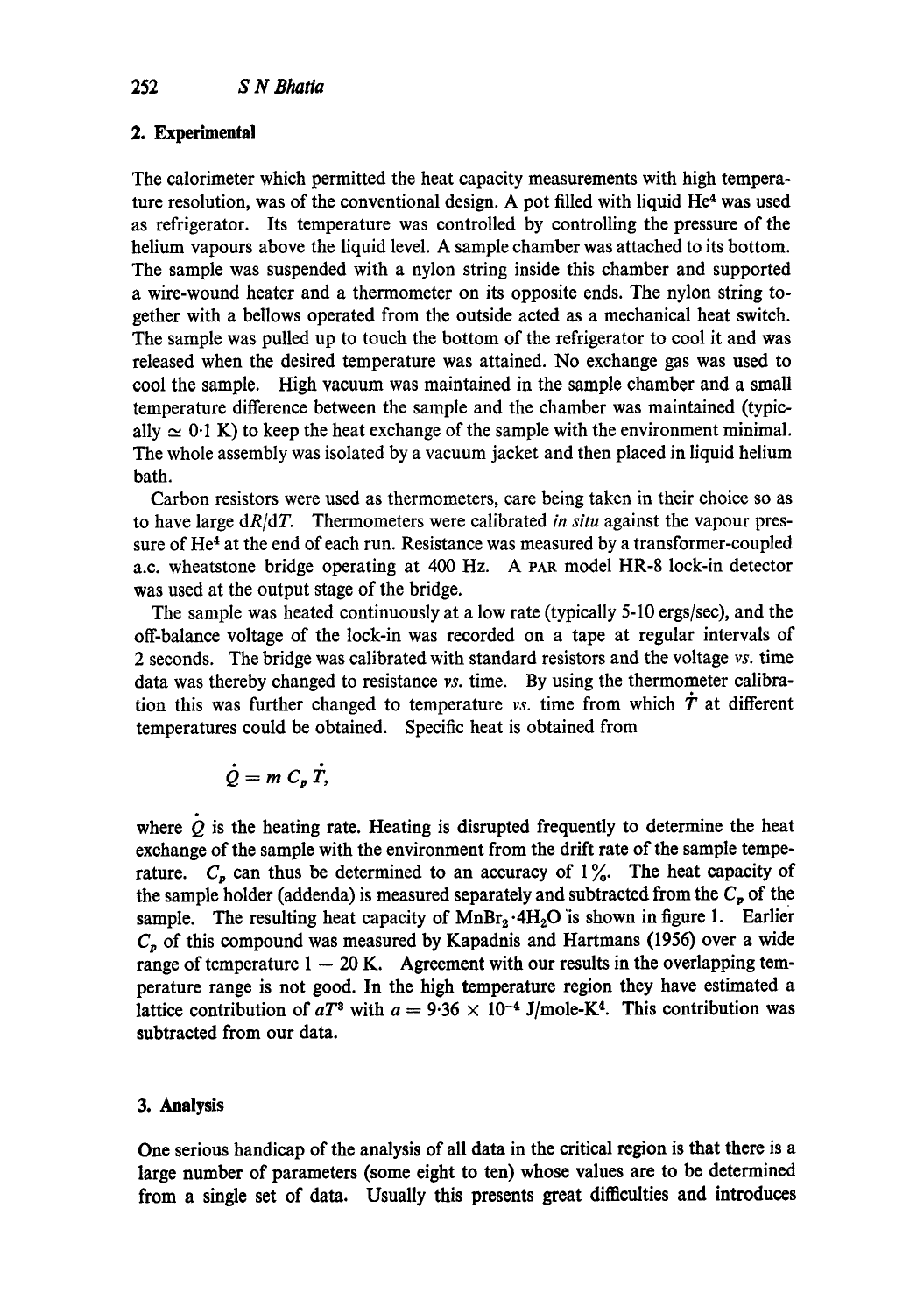

Figure 1. Specific heat of  $MnBr_2 \cdot 4H_3O$  near the transition temperature. Every third data point is plotted for the sake of clarity.

large errors in the values of the parameters thus determined. A recourse is taken therefore to reduce this number. We adopted a similar approach. We analysed the data in different stages raising the number of unknown parameters in each stage.

First the data for  $|t| \leq 5 \times 10^{-3}$  were analysed for the asymptotic power law. A *priori* there is no reason to take this value of  $|t|$  as the end of the asymptotic region, but the C~-- analysis of other compounds supports this choice. Differentiation of (1) with respect to  $T$  gives:

$$
\frac{\mathrm{d}C_p}{\mathrm{d}T} = A \mid t \mid \frac{-(a+1)}{2},\tag{3}
$$

so that a log-log plot of  $dC_p/dT$  vs. |t| should yield the values of a (from the slope) and A (from the intercept). A linear least square analysis of (1) can then give B and B'. Since  $T_c$  is also unknown it can be determined here by repeating the above procedure for different  $T_c$ 's and taking the longest range of  $|t|$  over which the log-log graph is linear as the criterion for the correct choice of  $T_c$ . Since no constraints can be imposed here, it is expected that the scaling conditions will show up in the final results.

In the present case however, a unique  $T_c$  could not be obtained by the above procedure as straight segments could not be identified clearly in the log-log plots and also the error functions of the least square analysis were not very steep functions of  $T_c$ . These shallow curves gave a  $T_c$  spread over about 1 mK. The exponents and other parameters were all dependent on  $T_c$  and varied very rapidly with it.  $\alpha$  and B' both decreased while  $\alpha'$  and B both increased in their values when  $T_c$  was increased. However a  $T_c$  could be picked where each of the scaling constraint could be satisfied separately *viz.* for  $T_c \simeq 2.130250$  K,  $\alpha \simeq \alpha' = 0.065 \pm 0.005$  and for  $T_c \simeq 2.130500$  K,  $B \approx B' = -5.95 \pm 0.05$  but both the constraints could not be satisfied for the same  $T_c$ .

Both these values of  $T_c$  are greater than  $T_{\text{max}}$  -- the temperature where  $C_p$  attains a maximum. A larger value of  $T_c$  than  $T_{\text{max}}$  is consistent with the argument of Gaunt and Domb (1968) who attribute the difference to rounding. Assuming a gaussian **dis-**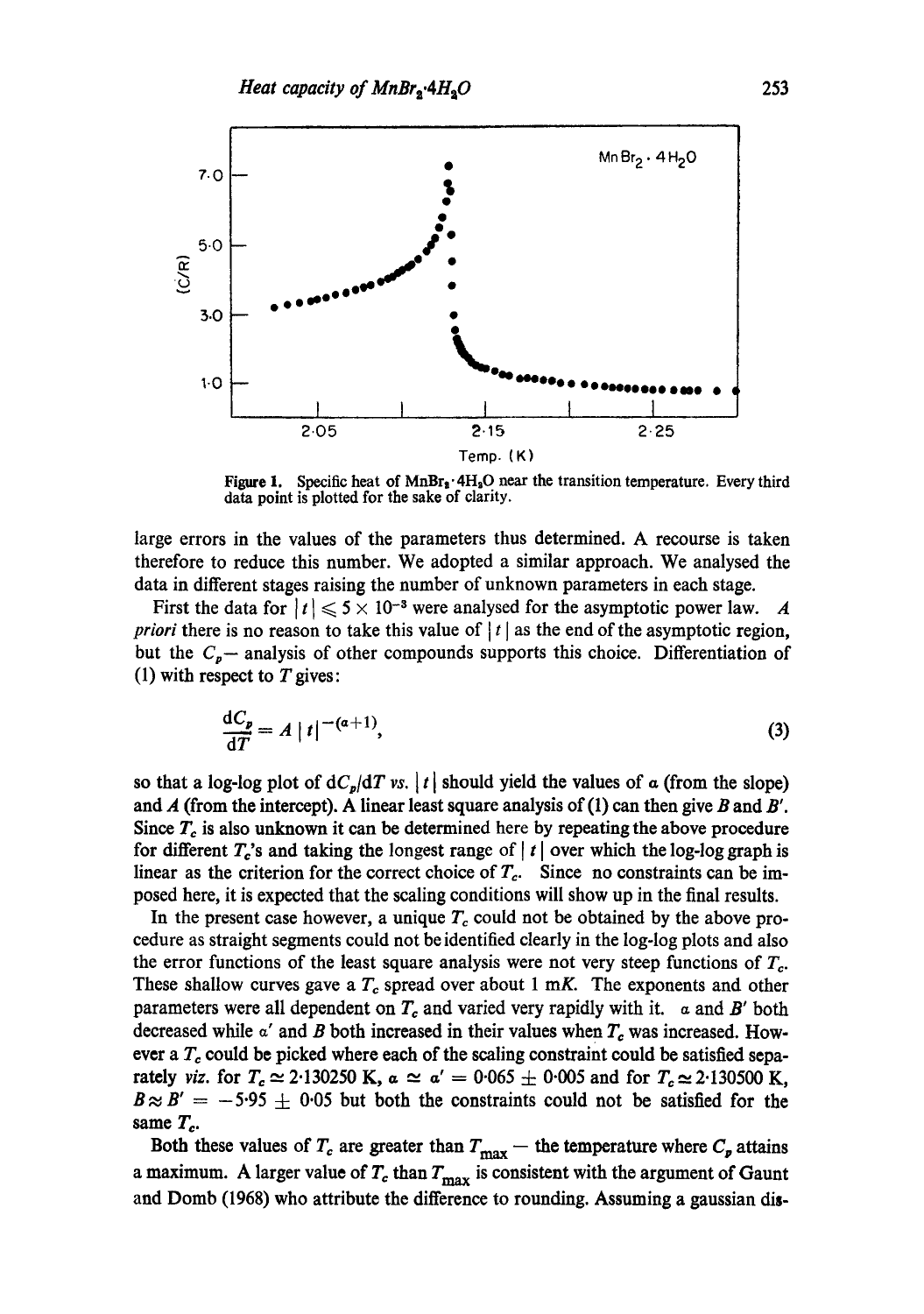tribution of T<sub>c</sub>'s and taking 2.130500 K as the middle of the distribution, a value of  $\Gamma$ (half-width of the distribution)  $\approx 0.7$  mK was obtained from the data.

Although simple in application, the above technique usually fails to predict the correct results because in the asymptotic region, due probably to large fluctuations, the uncertainties in measuring  $C_p$  and hence in determining  $dC_p/dT$  are large. From the  $dC_p/dT$  plots, it was not possible to determine the beginning of the rounded region. It was taken as  $|t| \approx 2 \Gamma$ . Outside this region, fluctuations in  $C_p$  are comparable to the normal errors of measurement. Therefore, data for  $|t| \leq 2 \Gamma$  were not included into the subsequent analysis. Data are similarly rejected for other specimens also, the amount rejected varying with the quality of the crystal. The remaining data were subjected to a non-linear least square analysis with the two scaling constraints imposed. The parameters  $A$ ,  $A'$ ,  $B$  and  $\alpha$  were computer varied, and the analysis repeated for the various  $T_c$ 's determined above. For  $T_c = 2.130250$  K, a significant reduction in the statistical error was achieved giving  $\alpha \simeq 0.118$ ,  $B =$  $-2.35$ , and  $A/A' \approx 0.5$ .

These values of  $\alpha$  and  $\beta$  are significantly different from their corresponding values determined above. Both the results are however consistent with (1) which allows a smaller (negative) B for a larger  $\alpha$  as determined here. To extend the analysis further, the power law in the full form *i.e.* (2) was used. Two additional constraints  $x = x'$ and  $D = -D'$  were imposed. x was set equal to its predicted value 0.5 and D was allowed to be varied. The range of the fit was gradually increased to larger  $|t|$  values until the end of the data was reached. Only minor adjustments in the values of the parameters were required. For  $|t| > 10^{-3}$  the entire data could be fitted to the values

$$
A/A' = 0.5 \pm 0.05; B = B' = -2.40 \pm 0.05; D = D' = 0.3 \pm 0.1.
$$

These parameters did not change appreciably when x was varied between  $0.4$  to  $0.6$ . Outside these limits, the fits deteriorated. These values of *A/A', B* and D agree with those reported by Rives and Londau (1978) for  $MnBr_2 \cdot 4H_2O$ .

As a last step the final constraint  $D = D'$  was also removed. An appreciable improvement in the fit was observed. The improvement was more in the data for  $T > T_c$  than for  $T < T_c$ . This is shown in figure 2, where the normalized deviation of each data point from the fitted value is plotted both for  $D = -D'$  and  $D \neq -D'$ . Since this result is appreciably different from that of Rives, it was checked for some ' possible accidents' that might have occurred while the data was being taken. Thus the relative temperature scales of the data  $T > T_c$  and  $T < T_c$  was shifted by as much as  $\pm$  1 mK. This always had the effect of increasing the ratio  $D/D'$ . Similarly the addenda correction and the lattice contribution when doubled had little effect on the value of *DID'.* 

Comparison of (1) and (2) shows that a plot of  $log (C - B)$  vs  $log |t|$  should be a straight line within the asymptotic region and that the corrections to the power law (1) should also show up as deviations from the straight lines, the magnitude of the deviations being proportional to the correction amplitudes,  $D$  and  $D'$ . Such a plot of our data with the final fitted values is shown in figure 3. The deviations from the dashed lines representing the asymptotic behaviour are clearly different for the data above and below  $T_c$  implying thereby  $D > D'$ . It may also be noted that the deviations attain observable values only above  $|t| > 10^{-2}$ , justifying thereby, our use of the asymptotic law for  $|t| \leq 10^{-2}$ .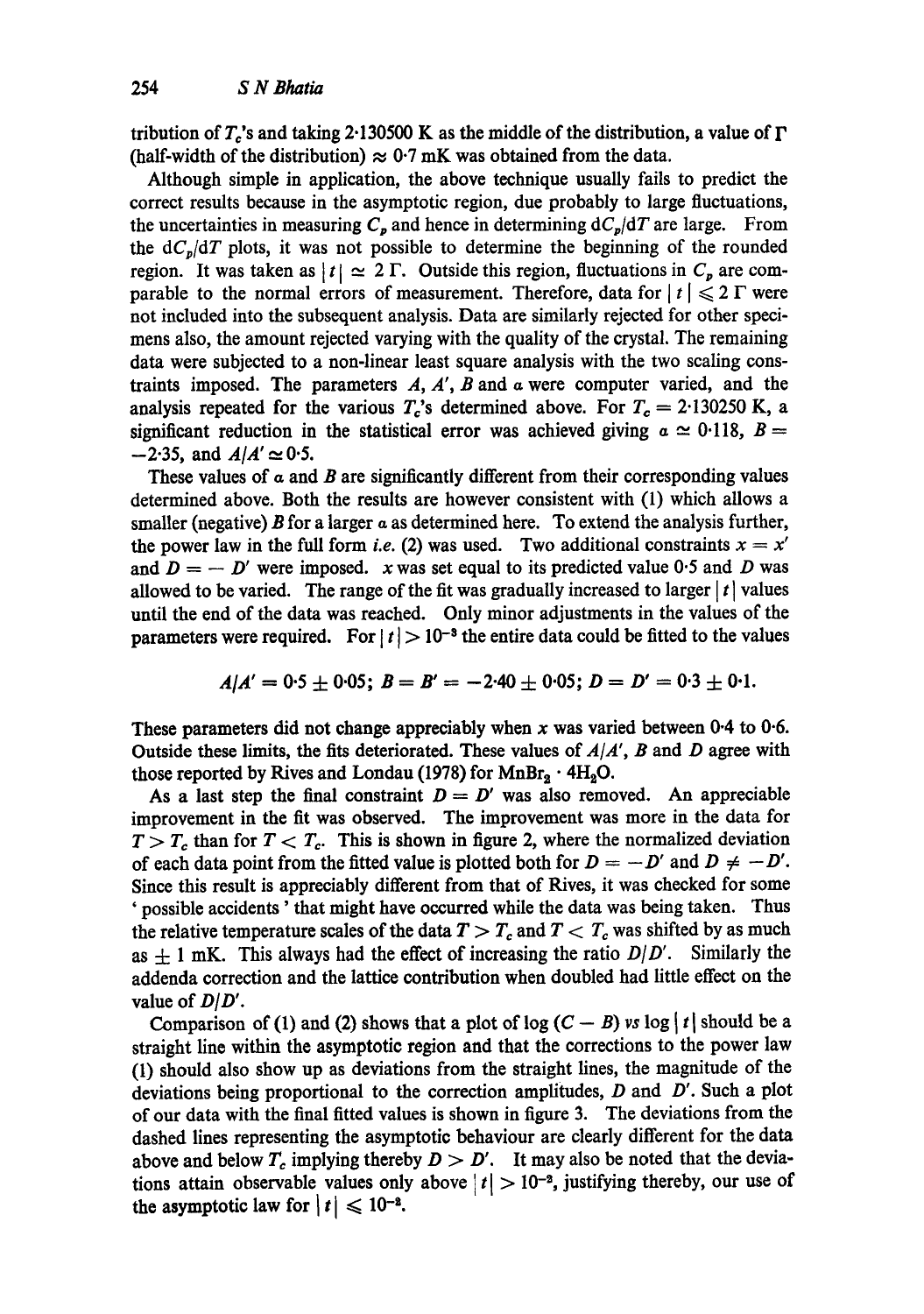The value of a obtained above does not agree with the predictions of any of the models listed in table 1 although it comes close to that of the Ising model. It must be pointed out that this value of  $\alpha$  (= 0.110) is a relatively recent prediction for this model and has not been verified experimentally, for any magnetic substance as yet.  $a = 0.125$  was predicted for this model on the basis of much shorter series (Guttman 1975) and experimentally was found to be obeyed by many materials (de Jongh and Miedema 1974) even though only the asymptotic form of the power law was used for the entire critical region. To see which of these values of  $\alpha$  suits our data better, the above analysis was repeated first by fixing  $\alpha$  at 0.125 and then at 0.110. For both values of a the fit deteriorated slightly, the rms error increased from  $3.96 \times 10^{-3}$  to



**Figure 2.** Deviations of the data from the best fit (a) the constraint  $D = -D'$  imposed and (b) when the constraint was removed. The open and closed circles correspond  $\tau$  *to T*  $\lt$  *T<sub>c</sub>* and *T*  $>$  *T<sub>c</sub>* respectively,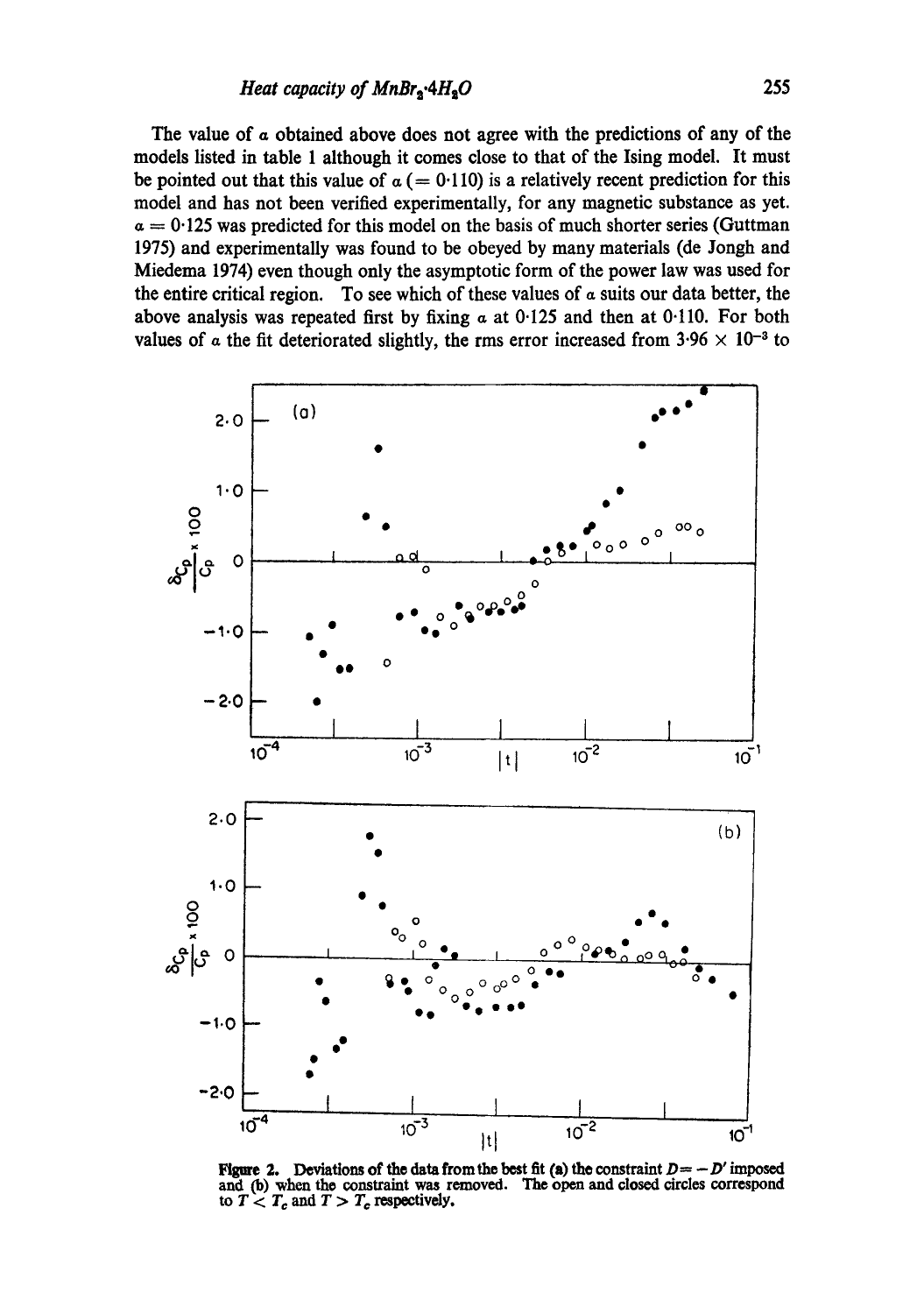$4.85 \times 10^{-8}$  and  $4.95 \times 10^{-8}$  respectively with the individual deviations still remaining within the precision of experimental measurements. However both these values of  $\alpha$ had marked effect on the correction term where the amplitude ratio *D/D'* increased to  $-2.30$  for  $\alpha = 0.125$  and decreased to  $-0.5$  for  $\alpha = 0.110$ . A and A' remained essentially unchanged while B decreased and increased for the two respective  $a$ 's. This behaviour is understandable from  $(2)$  from where we see an increase in  $\alpha$  leading to a decrease of the asymptotic contribution to  $C_p$ , the decrease being taken up by the correction and the regular terms. Addition of another higher order term *Et* with the constraint  $E = E'$  to keep it non-singular at  $T_c$ , (Kornblit and Ahlers 1973) did not improve the situation.  $E$  could be varied over a wide range from approximately  $-B$  to  $+B$  with the corresponding changes in D, D' and B. Thus it can be concluded that all the values of  $\alpha$  between the range 0.110 to 0.125 are acceptable to the data, with perhaps a slight preference for the upper end of this range. The other parameters for the best fit, shown in table 2, agree with the prediction of the three-dimensional Ising model.

There is enough evidence from thermal measurements that the exchange in MnBr<sub>2</sub><sup>.</sup>4H<sub>2</sub>O is isotropic (Gijsman *et al* 1959) and that the exchange field (Schmidt and Friedberg 1967)  $(H_F)$  is 17.7 kOe and J the exchange constant (Miedema *et al* 1965) is 0.08  $k_B$ . However information about the anisotropy field  $(H_A)$  is not available.  $H_A$  can be determined from the spin-flop field measurements. Unfortunately the only measurement of this type made on this salt (Becerra *et al* 1975) cannot be used here as the fields have not been measured along the preferred axis. Miedema *et al* (1965) had earlier measured the  $C_p$  of MnCl<sub>2</sub>.4H<sub>2</sub>O and MnBr<sub>2</sub>.4H<sub>2</sub>O in the 0.3 to 1 K range. Whereas the magnetic specific heat of the chloride salt was analysed for the anisotropy, no such analysis was attempted for the bromide salt. We have therefore attempted to determine  $H_A$  from the perpendicular susceptibility, using the molecular field theory. When anisotropy is present, this theory gives at  $T = 0^{\circ}$ K

$$
X_{\perp} = \frac{1}{A + K/2M_o^2} = \frac{M_0}{AM_0 + K/2M_0} = \frac{M_0}{(AM_0 + \frac{1}{2}H_A)},
$$
\n(4)

where  $M_0$  is the sublattice magnetisation at 0°K. A and K are the molecular and anisotropy field constants and  $AM_0$  and  $K/M_0$  therefore the molecular-exchange and anisotropy fields respectively.  $X_i$  does not change with temperature and equals the

Table 2. Experimental values of parameters for  $MnBr_s \cdot 4H_2O$ 

|   | $a = a'$ | $0.118 + 0.007$    |                       |
|---|----------|--------------------|-----------------------|
| 2 | A        | $0.256 + 0.02$     | $A/A' = 0.53 + 0.05$  |
| 3 | A'       | $0.484 + 0.02$     |                       |
| 4 | D        | $0.19 + 0.02$      | $D/D' = -1.15 + 0.25$ |
| 5 | D'       | $-0.17 + 0.02$     |                       |
| 6 | $B = B'$ | $-2.39 \pm 0.05$   |                       |
| 7 | $x = x'$ | $0.5 + 0.1$        |                       |
| 8 | $T_c$    | $2.130370 + 0.250$ |                       |
| 9 | $E = E'$ | $0.0 + 2.5$        |                       |
|   |          |                    |                       |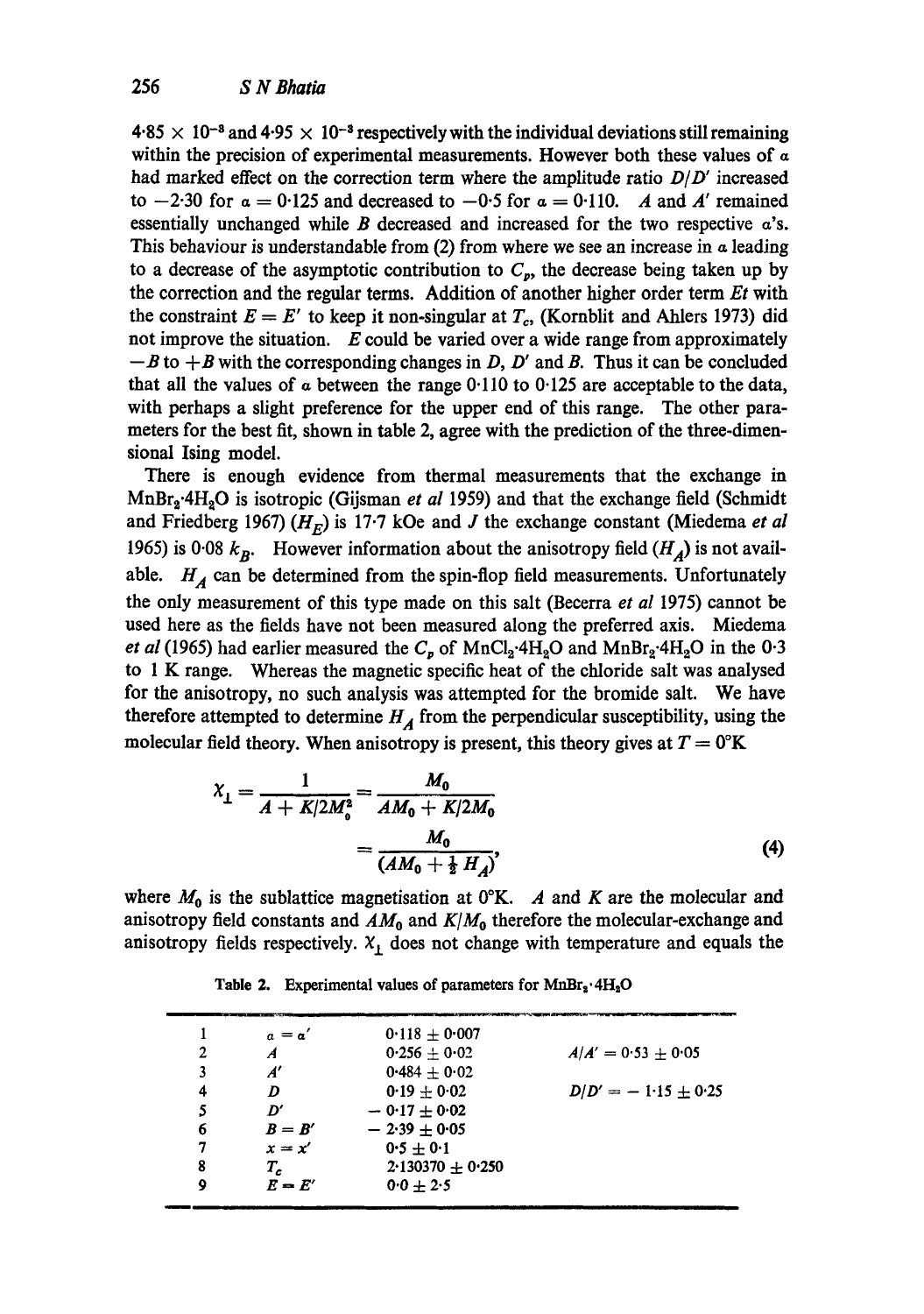maximum susceptibility which occurs near  $T_c$ . From the measured susceptibility of this salt (Schellang and Friedberg 1969)  $X_1$  therefore is 0.95 cgs/mole. Using the above value of  $H_E$ , (4) gives 6 kOe for  $H_A$ . A similar calculation for the chloride salt gives 5.5 kOe for  $H_A$ , which is about twice the value obtained from the spin-flop measurements (Rives *et al* 1975). Near equality of  $H_A$  for the two salts was anticipated as they are isostructural (Groth 1908). Further the bromide salt will also have axial anisotropy as the chloride salt does (Rives and Benedict 1975). This is adequately supported by bromide NMg in this salt (Swuste and Kopinga 1972). A change (Pfeuty *et al* 1974; Fisher 1974) from the Heisenberg to Ising like behaviour is then expected to occur at

$$
t_{co} \simeq \left(\frac{\text{anisotropy energy}}{\text{exchange energy}}\right)^{-\phi}
$$

where  $\phi$  is the anisotropy cross-over exponent and has been estimated for the  $d = 3$ , Heisenberg spins by Pfeuty *et al* (1974) to be 1.25. With the above estimates of  $H_A$ and  $H_E$  we get  $t_{co}$  to be  $3 \times 10^{-1}$ . Allowing for the correction factor in molecular field calculations we get  $t_{co}$  as  $2 \times 10^{-1}$ . Thus it is expected that for  $|t| < 2 \times 10^{-1}$ MnBr<sub>2</sub>  $\cdot$  4H<sub>2</sub>O should be Ising like while for  $|t| > 2 \times 10^{-1}$  it should correspond to the Heisenberg model. From figure 3 we find that the whole of the present data is restricted to  $t < t_{co}$ . A comparison of the determined values of a,  $A/A'$  and  $D/D'$ with the calculated values of these quantities (tables 1, 2) shows them closer to the



**Figure** 3. Comparison **of the** data with the theoretical fits. The dashed line is **the**  asymptotic fit and the solid curve is the best fit including corrections to the scaling. Parameters for the fit are listed in the table.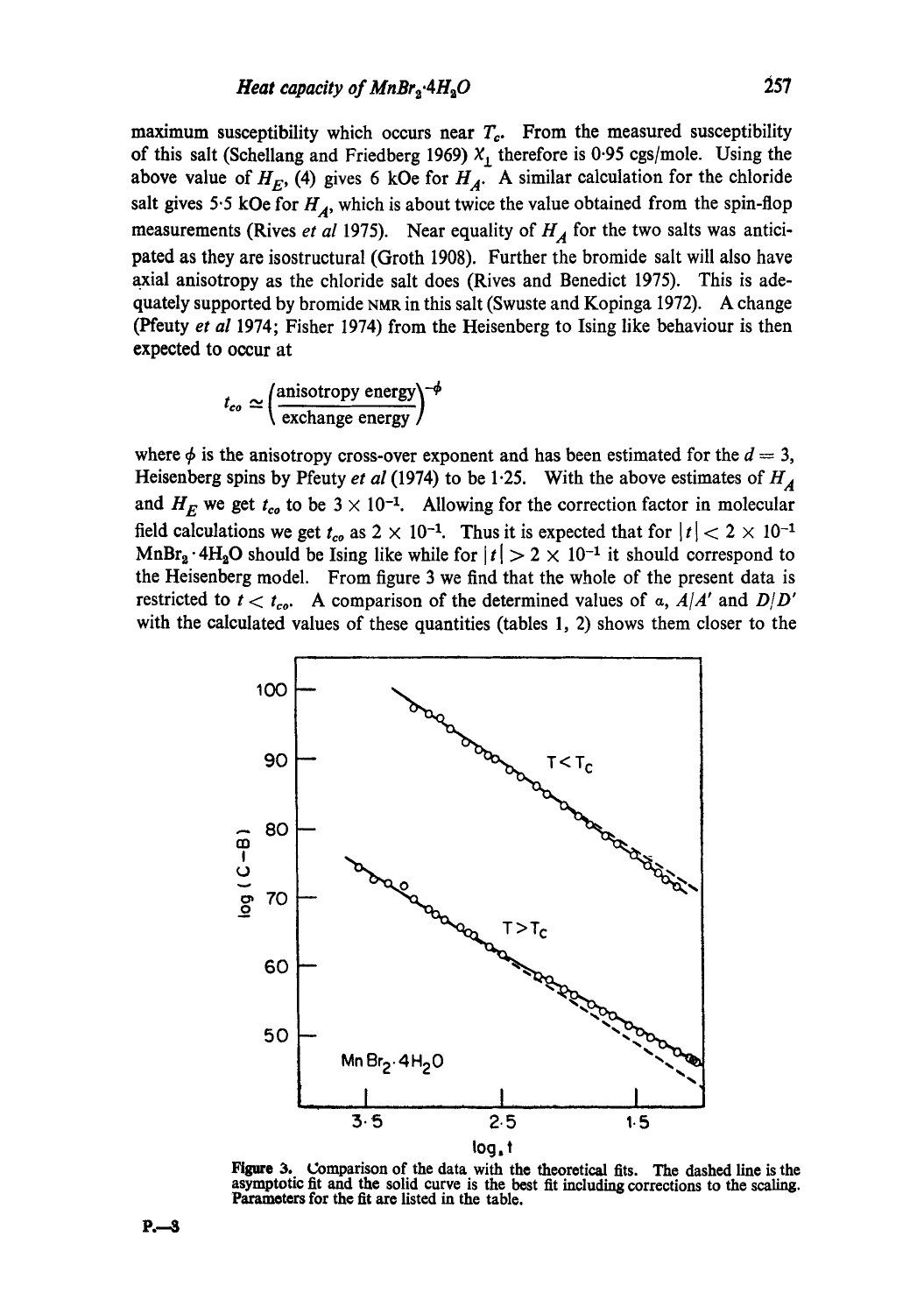values for  $n = 1$ . Thus MnBr<sub>2</sub> · 4H<sub>2</sub>O behaves like an Ising system within this temperature range. Further since the fit is smooth over the whole range of  $\lceil t \rceil$  without showing any signs of any break anywhere, therefore our estimates of  $t_{co}$  are reasonably correct.

## **4. Conclusions**

The present analysis suggests that in the critical region  $5 \times 10^{-8} \le t \le 10^{-1}$  $MnBr_2 \cdot 4H_2O$  behaves like an Ising system. From other thermal data it is known to behave like a Heisenberg magnet outside this region. It is unfortunate that the present data does not extend to far enough temperatures to actually see this cross-over. The observed values of  $A/A'$  and  $D/D'$  agree with the corresponding values predicted by theory. Such an agreement for *A/A'* has been reported for many magnetic systems (Rives *et al* 1977; Rives and Landau 1978; Domb and Green 1976). However as mentioned earlier, not much attention appears to have been paid to the ratio  $D/D'$ in the analysis of the heat capacity data of the anisotropie systems as the asymptotic law has invariably been used over the entire critical region. There are very few systems for which the power law in the full form has been used, and these give the ratio varying over a wide range. Thus  $D/D'$  is  $-1.0$  for MnCl<sub>2</sub> · 4H<sub>2</sub>O (Rives and Landau 1978),  $-0.37 \pm 0.05$  for Cu(NH<sub>4</sub>)Br<sub>2</sub>  $\cdot$  4H<sub>2</sub>O (Rives *et al* 1977) and 2  $\pm$  2 for EuO (Kornblit *et al* 1975). The present data appears to accept the new value of  $\alpha$  although the accord is seen to be better with the old value  $0.125$ . So far the new value of  $\alpha$  viz. 0.110 has been found to be satisfactory only in explaining the critical behaviour of the refractive index of some non-magnetic liquids (Beysens and Bourgau 1979). The present data appears to be the first example of an anisotropic magnetic system accepting the value  $\alpha = 0.110$ . Mueller *et al* (1976) obtained  $-0.026 \pm 0.004$  and  $-0.016 \pm 0.004$ 0.002 for  $\alpha$  from the thermal expansion coefficient and the heat capacity of He<sup>4</sup> respectively as against the predicted value of  $\alpha = -0.007 \pm 0.006$  for the  $n=2$ systems. They obtain 1.29  $\pm$  0.25 and 1.2  $\pm$  0.6 for the ratio *D|D'* from the two respective measurements. The accuracy of our results compares favourably with theirs.

### **References**

Aharony A and Hohenberg P C 1976 *Phys. Roy.* BI3 3081 Ahlers G 1973 *Phys. Roy.* A8 530 Ahlers G and Kornblit A 1975a *Phys. Roy.* BI2 1938 Baker G A, Nickel B G, Green M S and Meiron D 1 1976 *Phys. Roy. Lett. 36* 1351 Beeerra C C, Paduan Filho A and Oliveira N F 1975 *Solid State Commun.* 16 791 Beysens D and Bourgau A 1979 *Phys. Roy.* A19 2407 Brezin E, Le Guillou J C and Zirm-Justin J 1973 *Phys. Roy.* B8 5330 hrezin E, Le Guillou J C and Zinn-Justin J 1977 *Phys. Roy. Lett.* 39 95 Camp W J and van Dyke J P 1975 Phys. Rev. B11 2579 Camp W J, Saul D M, van Dyke J P and Wortis M 1976 *Phys. Roy.* B14 3990 Chang M and Houghton A 1980 Phys. Rev. B21 1881 Domb C and Green M S 1976 *Phase transitions and critical phenomena* Vol. 3 for trrse and Vol. 6 for ROT (New York: Academic Press) Fisher M E 1974 *Roy. Mod. Phys. 46* 597